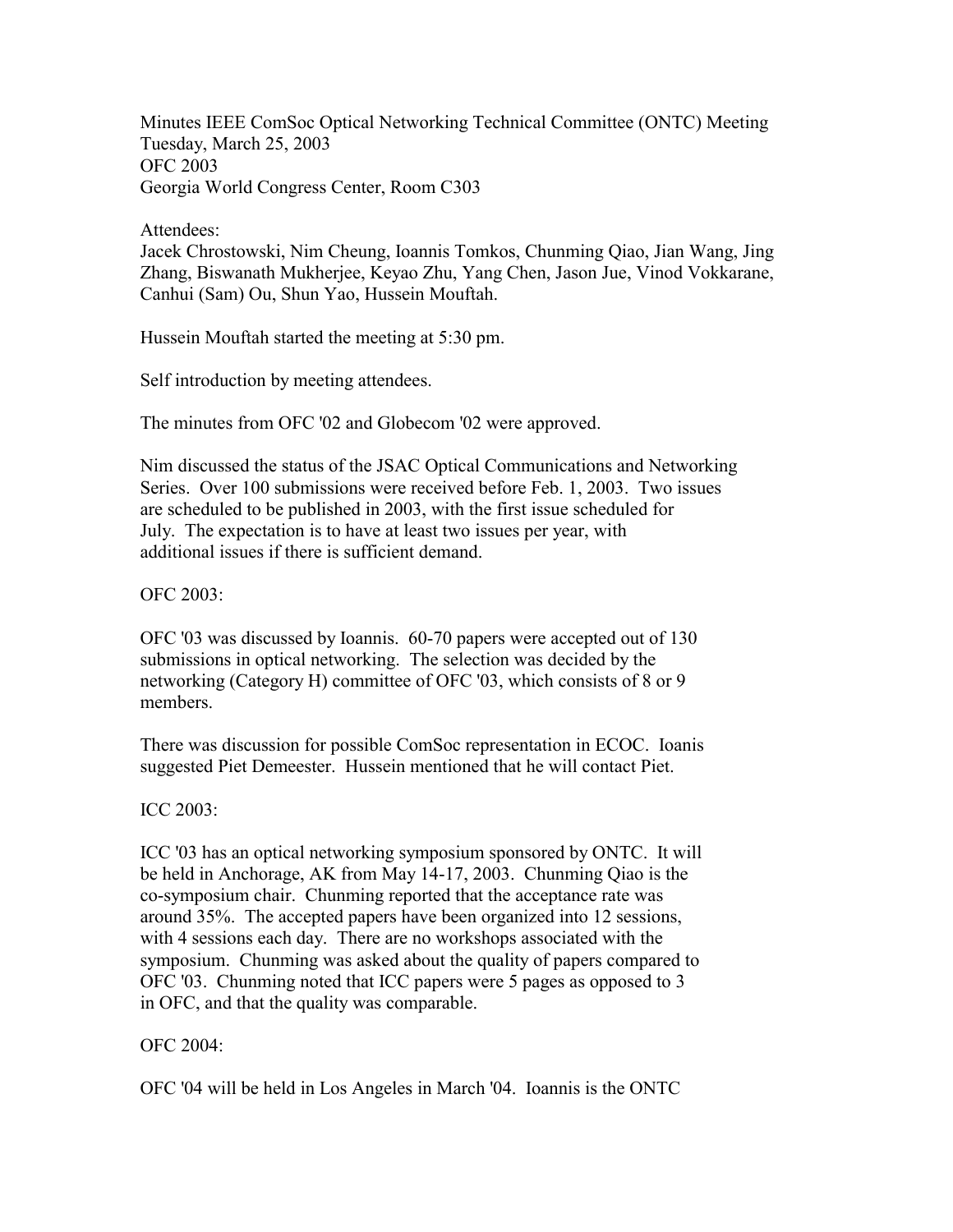representative and reported on the status. Ioannis asked for opinions and recommendations regarding invited speakers and workshops. Anyone wishing to submit names or nominations should submit names to Ioannis by April 7. It is expected that there will be a maximum of around 8 invited speakers, 8 short courses, and 2 workshops. Suggestions for tutorials are also being solicited. Chunming nominated Biswanath, perhaps for a tutorial. Possible topics for short courses include network architecture, enabling technology, IP over WDM, and protection/restoration. Chunming noted that the attendance of the short courses this year was not very high. Ioannis confirmed that the average attendance was 15. The highest attendance was for Dan Blumenthal's short course at around 25-30 attendees. It was suggested that a part of the problem may be that some of the same courses are being offered over and over each year. It was also noted that there is some overlap in material among courses. Also, the current economic situation may also be having an effect on attendance. Ioannis noted that the number of short courses would probably be reduced next year, and that there would be a couple of new courses.

Ioannis suggested that someone from Europe could be invited to present the roadmap of the framework program. Professor O'Mahoney from Essex was suggested.

## Globecom 2003:

Globecom 2003 will be held in San Francisco. The Optical Networking Symposium chair is Ibrahim Habib. Ibrahim was not present, but sent an email report to Hussein. Over 200 papers were submitted and had the 3rd highest number of submissions behind wireless and high-speed networks. There are 40 members on the TPC, many of whom are also members of ONTC. The papers are under review, and the process should be completed by May 1. The target acceptance rate is expected to be around 30-35%. There will be about 12 sessions with 6 papers each.

For Globecom 2003, it was mentioned that some ONTC members were being asked to review several papers. It was suggested that maybe the review process be changed to create a bigger pool of reviewers from outside the ONTC committee to prevent overload on the committee members. Hussein also suggested that these additional people be invited to join ONTC.

## ICC 2004:

ICC '04 will be held in Paris in June '04. Hussein is the chair of the optical symposium. The technical program is not finalized, and Hussein is open for suggestions. Please contact Hussein with suggestions. There is one workshop planned on optical standards activities. This is being organized by Doug Zuckerman and will be a 1-day workshop. Suggestions for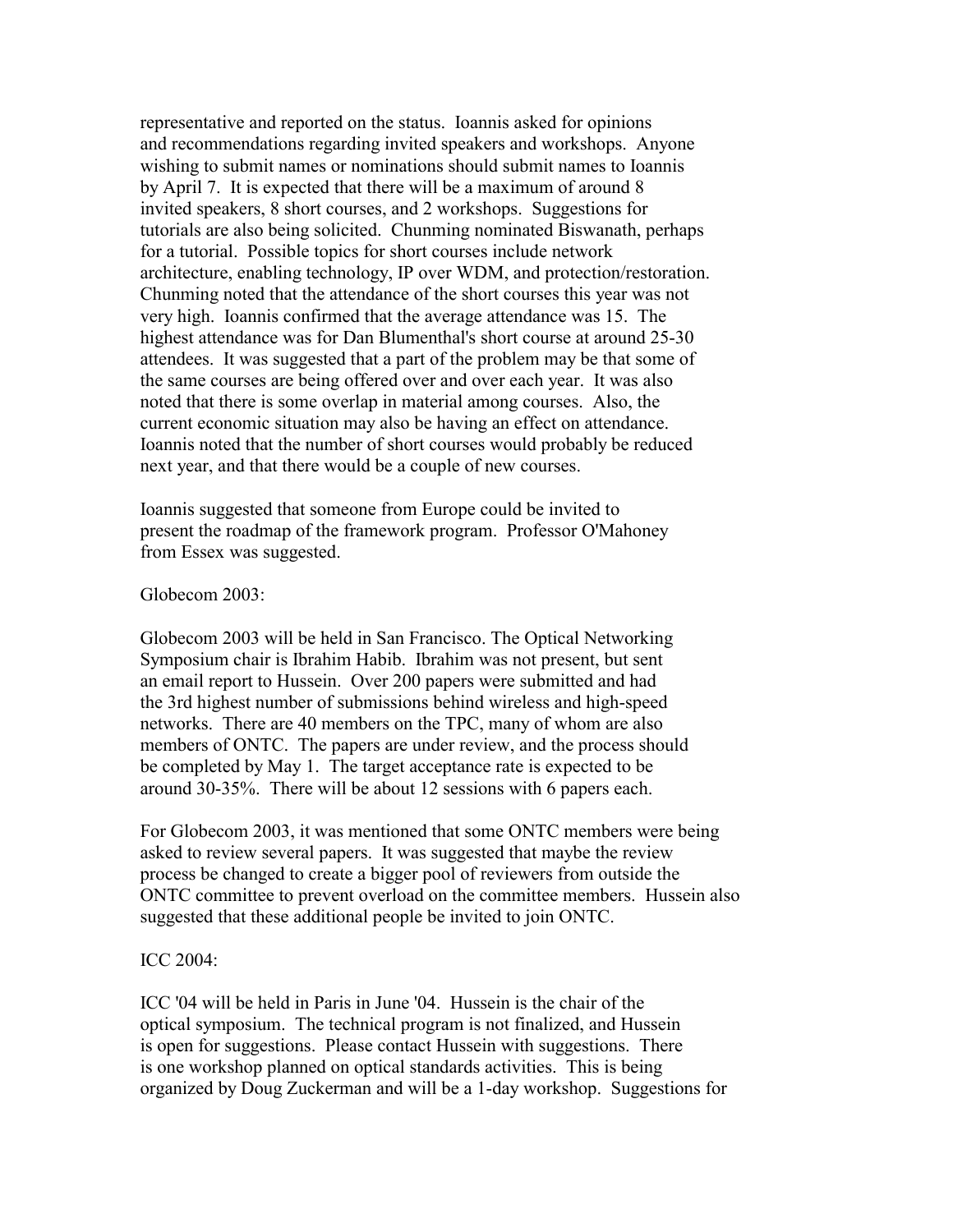additional workshops are welcome. For each symposium, there could be one or two workshops. The workshops can either be full day or half day, and are focused on a single topic. The workshops do not necessarily have to have an industry focus as in OFC.

Chunming brought up the topic of OptiComm. OptiComm was originally sponsored by SPIE, but this year it is an independent conference. Chunming pointed out that this is one of the only established conferences that focuses on optical networks and suggested that the ONTC and ComSoc provide sponsorship or technical co-sponsorship for the conference. Hussein supported the idea of sponsorship, but noted that there had been previous difficulty in obtaining sponsorship from ComSoc due to the SPIE sponsorship. Hussein will contact Jack Howell to discuss possible sponsorship now that OptiComm is independent and no longer sponsored by SPIE.

The deadline for OptiComm submissions is April 20, with the camera ready version due in early July. The conference will be from Oct. 18 in Dallas.

Biswanath mentioned that he would be moderating a panel on optical networks at Infocom '03. Panelists include Rajiv Ramaswami, Chris Rust who is CEO of Mahi Networks, Hui Zang from spring, and someone from Korea.

Standards:

ONTC representatives on standards committees include Doug Zuckerman on OIF, and Alan Weissberger on ITU group 15.

Biswanath suggested that the ONTC highlight members' research activites and their influence and contributions to standards.

Publications:

Hussein mentioned Nim's efforts in creating the JSAC optical networking series.

There is also a supplement to Communications Magazine on optical communications and networking. There is reluctance by ComSoc to create a separate magazine due to issues related to advertising revenue. The area editors for the supplement are Chunming Qiao and Stamatios Kartalopoulos. There had previously been an effort to have IEEE and SPIE join together on Optical Networks Magazine, but it didn't work out. It was pointed out that ONM and the Communications Magazine supplement are different in that ONM is more like a journal, while the magazine may have more tutorial/survey content and fewer equations.

Hussein encouraged more submissions to both the JSAC series and the